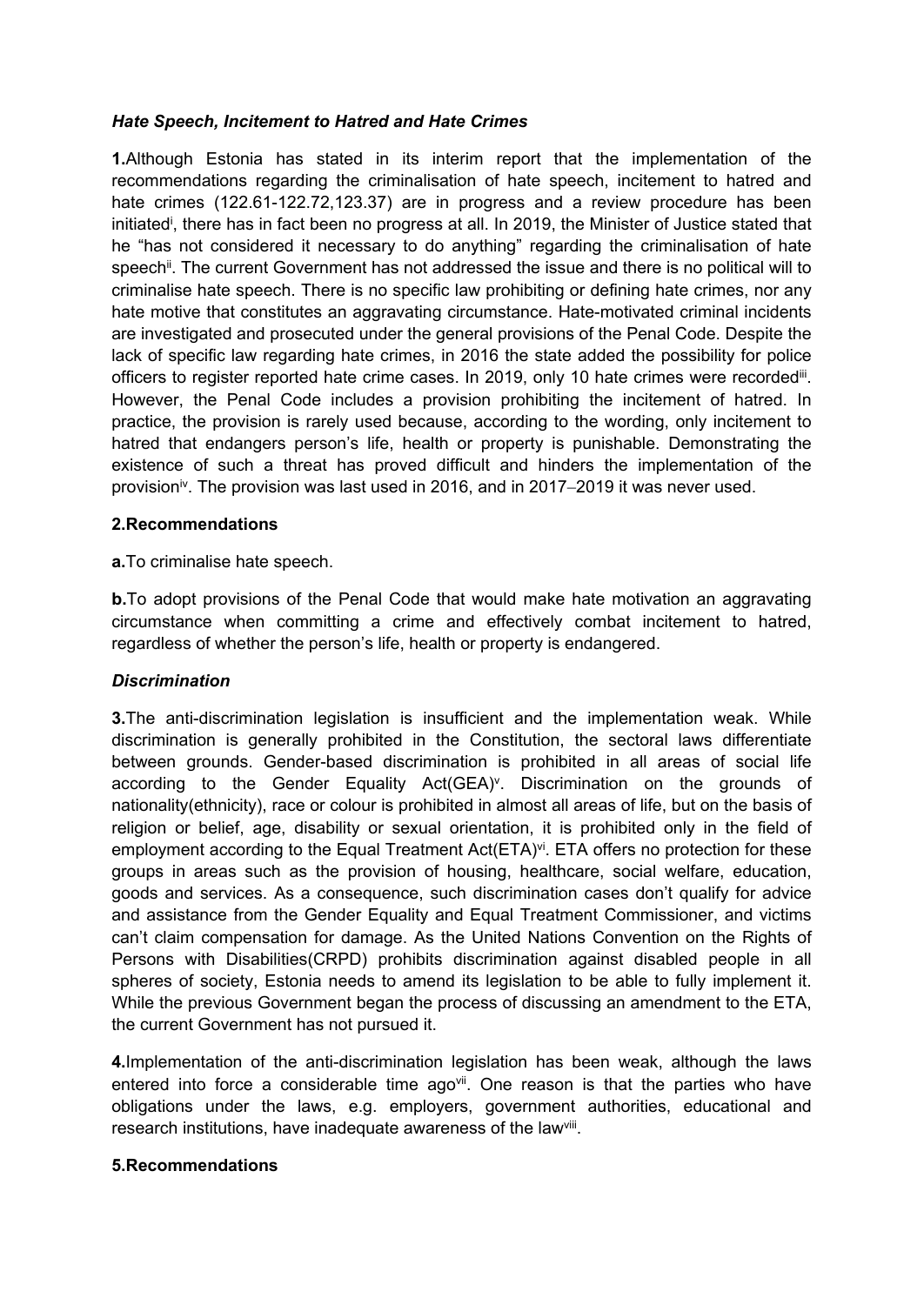**a.**To amend the Equal Treatment Act, so that discrimination is prohibited in all spheres of society on all grounds.

**b.**To implement existing anti-discrimination legislation.

## *Free Elections*

**6.**In Estonia all prisoners are automatically disenfranchised by law, which is both unconstitutional and in conflict with the European Convention on Human Rights, according to the Circuit Court<sup>ix</sup>.

**7.**People with disabilities are effectively disenfranchised, which is in conflict with the CRPD. If <sup>a</sup> court establishes guardianship for managing all the affairs of person, then the person under guardianship is also deemed to be without active legal capacity with regard to the right to vote. Many polling stations are not accessible, in some cases because of physical inaccessibility, but even more so due to <sup>a</sup> lack of alternative formats of information.

## **8.Recommendations**

**a.**Amend the relevant laws so that the voting ban only applies to prisoners who have it as an additional punishment in their sentence<sup>x</sup>.

**b.**Declare illegal the constitutional impediment, upon which <sup>a</sup> person who has by court been declared without legal capacity cannot vote. Provide full right to participate in voting processes to people with mental health problems and people with intellectual disabilities, based on their abilities.

**c.**Make polling stations and information about elections accessible.

# *Freedom of Assembly and Association*

**9.**The political climate has become more hostile towards human rights NGOs since 2019 elections. Several abusive incidents, initiated by the Government coalition party EKRE, have taken place during the events of the Estonian LGBT Association and LGBTI community. The head of EKRE Pärnu region and the head of Saaremaa district disrupted the Associations' information event in Pärnu on 18 October last year. Two weeks later, on 1 November, the members of Tartu EKRE organised <sup>a</sup> demonstration against <sup>a</sup> LGBTI youth event. Both the young people and youth workers involved in the event received threatening and hostile messages through social media accounts<sup>xi</sup>.

**10.**Funding for human rights NGOs is under attack and there have been outright attempts to end it. Although NGOs working with gender equality and equal treatment have traditionally been funded from Gambling Tax through Ministry of Social Affairs, Gambling Tax Act doesn't explicitly mention those areas as areas of support, leaving room for interpretation. In July 2020, the Minister of Foreign Trade and Information Technology, in his capacity as Minister of Finance (EKRE), ordered the State Service Centre to suspend payments for three ongoing equality projects. 11 NGOs were concerned, among them Estonian Human Rights Centre, Estonian LGBT Association and NGO Oma Tuba<sup>xii</sup>. A week later, Ministry of Social Affairs announced that they would take over administration of the project funding<sup>xiii</sup>. There are no other comparable government-funded funding schemes.

### **11.Recommendation**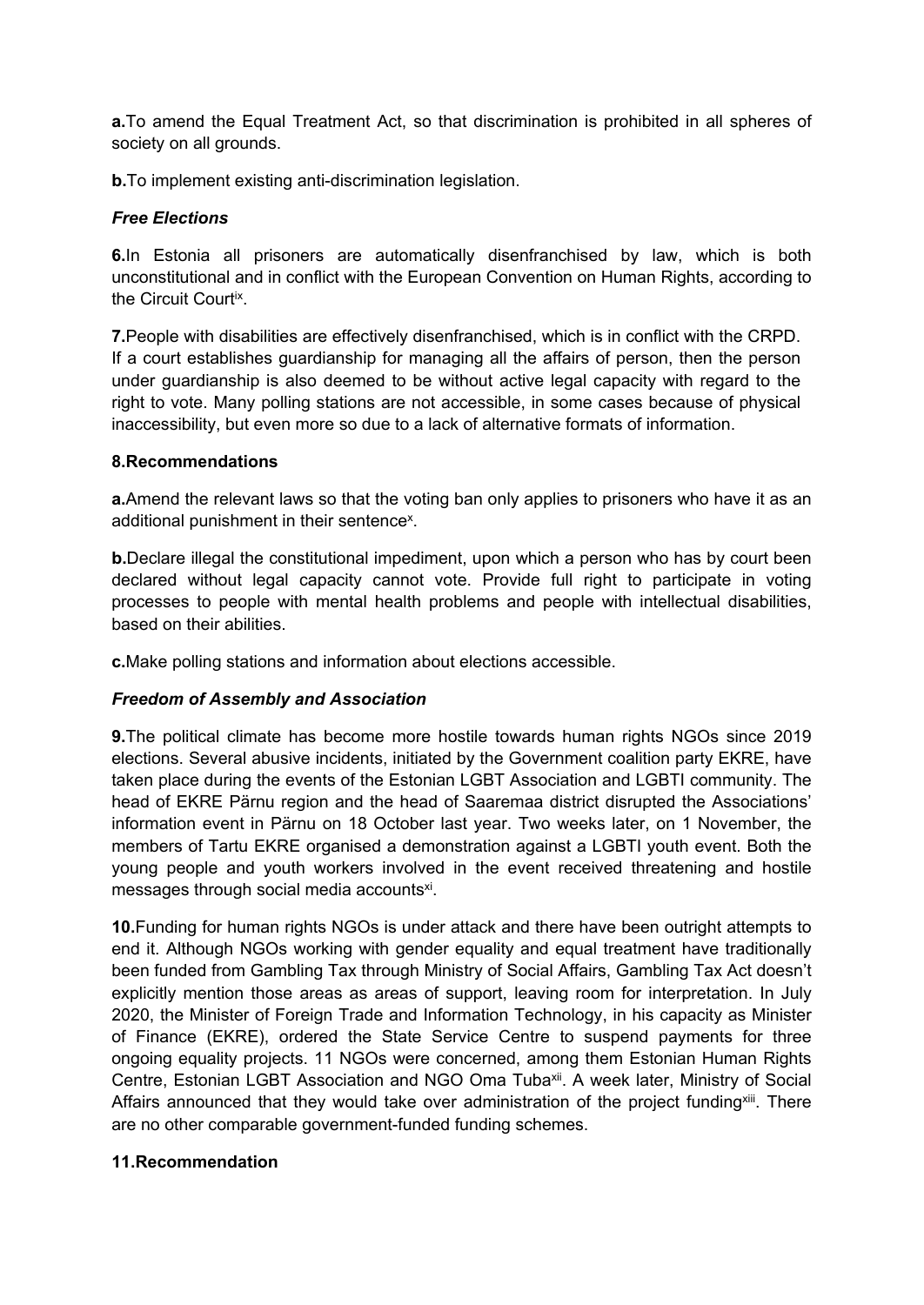**a.**To ensure sustainable funding mechanisms for human rights NGOs so that gender equality and equal treatment are clearly mentioned as areas to support in relevant legislation.

## *Human Rights Infrastructure*

**12.**The Government's funding for its own programmes on gender equality and equal treatment is of concern and shows large fluctuations over the years. Estonia has relied heavily on foreign funding for human rights and gender equality projects, e.g. from the ESF, Norway Grants and ACF. The Government'<sup>s</sup> own funding has often been limited. For example, foreign funding comprised 52% in 2018, 43% in 2019 and 37% in 2020 of the gender equality programme<sup>xiv</sup>. The proportions show the low priority that equality policies have in Government budget. The funding for Gender Equality and Equal Treatment Commissioner is clearly insufficient in relation to its tasks.

## **13.Recommendation**

**a.**To increase governmental funding for gender equality and equal treatment programmes.

## *Refugees and Asylum Seekers*

**14.**Estonia has extremely restrictive policy towards resettlement programmes. Under the second migration plan, Government agreed to resettle 80 people, but it received only 7 people; as of 2019, the Government doesn't accept mandatory refugee quotas<sup>xv</sup>. The practice of pecuniary punishment of asylum seekers for irregular border crossings continues. On one occasion, criminal proceedings were instituted and ended only when the accused were recognised as refugees. Estonian Human Rights Centre has received several complaints regarding access to the territory and asylum system. Asylum seekers have described situations at border crossing points where Police and Border Guard Board officials have tried to persuade them to return to their country of origin or have initially refused to accept asylum application. There is no possibility to receive state legal aid at the border and support for legal counsel in detention and accommodation centres is insufficient $^{{\mathsf{x}} \mathsf{v} \mathsf{i}}$ .

### **15.Recommendation**

**a.**To participate in resettlement and relocation programmes for asylum seekers.

**b.**To end the punishment of asylum seekers for irregular border crossings, to ensure immediate access for them to asylum system at border crossing points and to improve access to legal aid for asylum seekers.

### *Women*

**16.**The gender pay gap in Estonia is the highest in the EU(22.7% in 2018, the EU average being 14.8%)<sup>xvii</sup> and even larger for ethnic minorities. Average hourly wage of Russianspeaking women is 63% that of Estonian men<sup>xviii</sup>. The pay gap is also highest for women aged 35–44, which roughly corresponds to childrearing age<sup>xix</sup>. Although generously paid, long parental leaves often lead to slower career progression for women<sup>xx</sup>. Only 32.8% of children below the age of three took part in formal childcare in 2019 $^{\text{xxi}}$  and there is a lack of obligatory childcare provision for children under 1.5 years of age<sup>xxii</sup>. The availability of flexible and affordable care for other dependent relatives (like elderly and people with special needs) is insufficient, leading to difficulties for carers – mostly women – in pursuing their working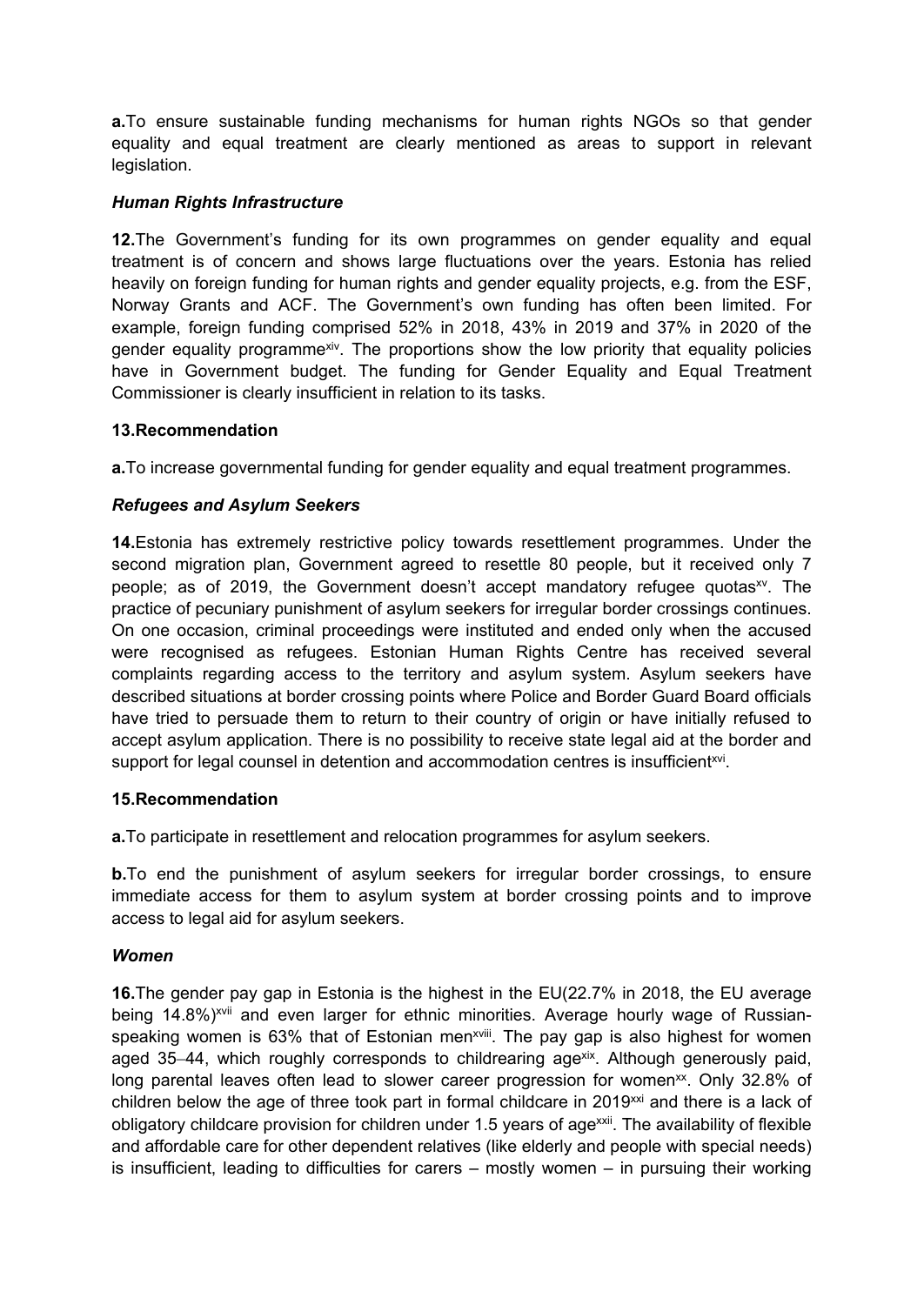lives<sup>xxiii</sup>. Another cause of the pay gap is very high gender segregation in the labour market, with women being largely overrepresented in low paid sectors and in lower positions within organisations<sup>xxiv</sup>. The previous Government tried to address the gender pay gap problem by proposing amendments to the GEA to parliament in order to strengthen pay transparency and create state supervision over equal pay matters. However, in 2019, the bill was dropped from the proceedings due to elections, and the new Government has not taken any initiatives to address the problem.

**17.**Progress in combating violence against women has been notable in Estonia, especially regarding developing services for victims, but serious problems remain to be solved. In cases involving sexual assault, the burden of proof is very hard to meet with and sentences are lenient. Estonia'<sup>s</sup> Criminal Code distinguishes between rape(article 141), an act of sexual nature against will(article 141<sup>1</sup> ) and compelling <sup>a</sup> person to engage in sexual intercourse or other act of a sexual nature(article 143) $^{\rm xxv}$ , which leads to selecting the lesser offence with <sup>a</sup> lower penalty rate when qualifying sexual assault cases. Moreover, they refer to the use of violence by the perpetrator and the victim'<sup>s</sup> ability to resist. These stipulations on rape don't meet with the requirements of the Istanbul Convention. Victims who apply for restraining orders must stay in the same courtroom as their perpetrators. Domestic violence is not always taken into consideration in custody proceedings. Most women'<sup>s</sup> shelters are not accessible for women with mobility impairments.

**18.**The legal age of marriage and consent are too low. Estonia permits the lowest marriage age in Europe<sup>xxvi</sup>. While 18 years is the minimum legal age of marriage under the Family Law Act, children may marry at the age of 15 with permission from the court<sup>xxvii</sup>. Between 2009 and 2018, 81 persons younger than 18 got married and 89% of them were girls. The age of consent for sexual activity with an adult is 14, which is too low and puts young people at risk of sexual abuse by adults.

**19.**Hostile attitudes towards women and women'<sup>s</sup> rights activists are displayed at the highest level of Government. Current Minister of Foreign Affairs(previously Minister of Justice), Minister of Finance and the Minister of Interior have all made derogatory comments about women and women's rights activists<sup>xxviii</sup>. The latter two have also repeatedly threatened to stop funding for certain feminist and human rights organisations $^{\mathsf{x} \mathsf{x} \mathsf{i} \mathsf{x}}$ .

### **20.Recommendations**

**a.**To use temporary special measures to advance the achievement of *de facto* gender equality, especially regarding the gender pay gap. Such measures may include the allocation of resources, targeted recruitment, hiring and promotion, and different types of *quotas*.

**b.**To increase affordable and quality care options for young children and other dependant relatives, such as the elderly or people with special needs, in order to ease burden of informal carers.

**c.**To amend the Penal Code, so that the definition of rape encompasses any nonconsensual sexual acts, as stipulated in the Istanbul Convention.

**d.**To keep the victim and perpetrator in separate rooms during restriction order proceedings.

**e.**To ensure that domestic violence is taken into consideration in custody proceedings.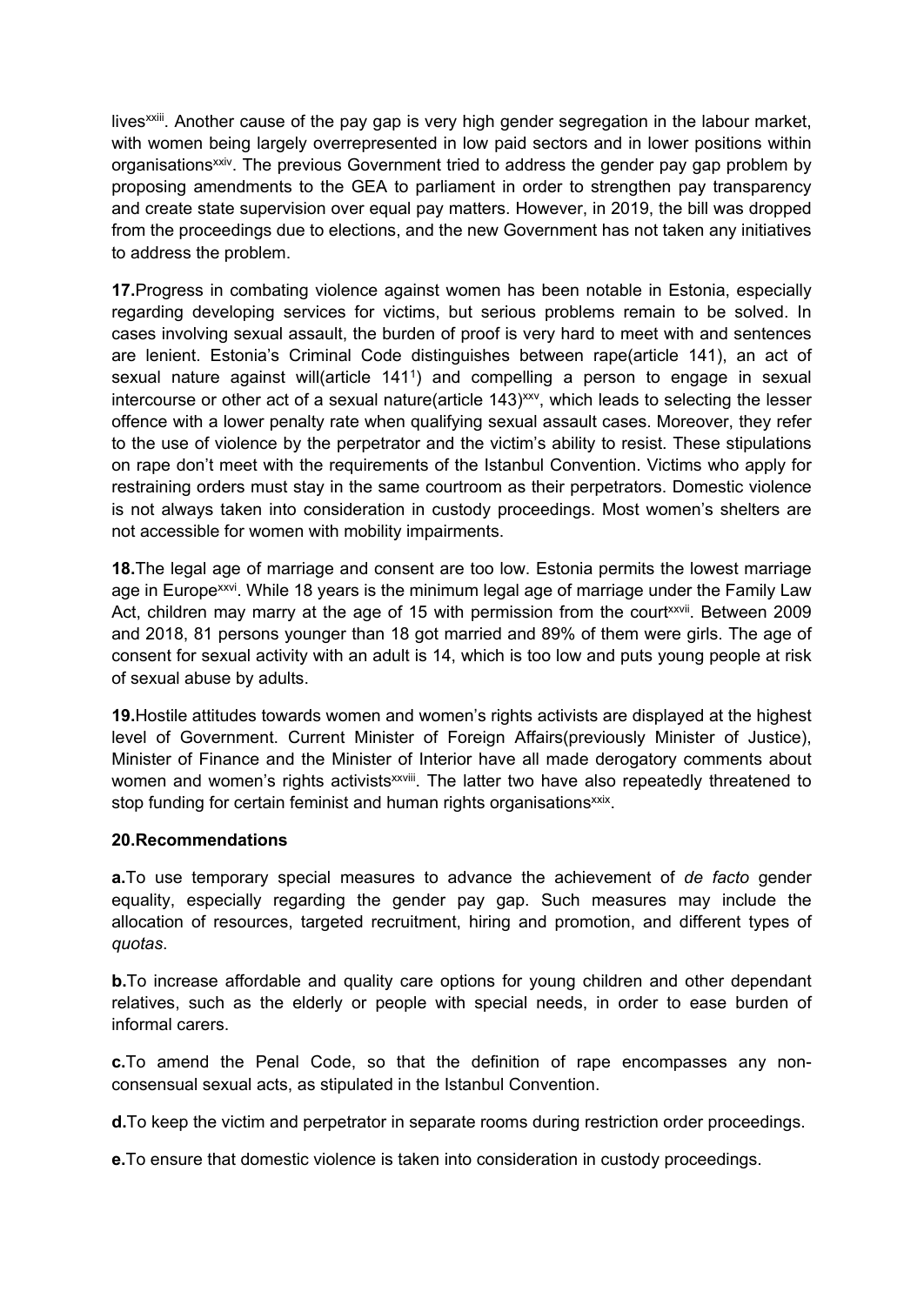**f.**To secure accessible accommodation at women's shelters for all women with disabilities in all counties of Estonia.

**g.**To change the Family Law Act to ensure that the minimum age for marriage is 18 years.

**h.**To change the age of consent to 16, with an exception if the partners are of similar ages and the age difference is not higher than <sup>a</sup> certain number of years.

## *People with Disabilities*

**21.**The definition of "disability" is narrower in national legislation than in the CRPD. In recent years, the state has changed the administrative procedures for evaluating disabilities. As <sup>a</sup> result, 742 children(32%) and 2 299 working age persons(21%) who had previously been deemed to have disabilities are now not considered disabled, having had their cases re-evaluated in 2019¤¤. In the CRPD context, this means that those children and adults are not being granted necessary supportive services such as rehabilitation, support person service, childcare and/or social transportation service and benefits<sup>xxxi</sup>.

**22.**Estonia does not have legislative acts or state policies that address the situation of women with disabilities, and there have been no studies conducted to examine their situation<sup>xxxii</sup>. The term "multiple discrimination" is not used in legislation. The rights of women with disabilities are not linked to women'<sup>s</sup> rights, which indicates that gender aspect is not really embraced.

**23.**Children with disabilities are mostly cared by their parents(95–97% of cases), and most often by their mother(90–92%)<sup>xxxiii</sup>. The realisation of the rights of children with disabilities depends on the abilities of their parents and is therefore not equally accessible to all<sup>xxxiv</sup>.

**24.**There are significant regional disparities regarding accessibility. Accessible housing is very hard to find and accessibility in older apartment buildings remains unsolved. The Public Transportation Act does not oblige the purchasing of vehicles that are adapted for people with disabilities. Most buses serving county routes are inaccessible for wheelchair users<sup>xxxv</sup>. Only a few traffic lights are equipped with sound signals. There are few guiding signs with embossed script or good contrasts and almost no signs in Braille in the city environment. It makes independent movement and orientation for blind people almost impossible<sup>xxxvi</sup>.

**25.**Article 12 of UN CRPD Equal recognition before the law was ratified by Estonia with <sup>a</sup> declaration. Estonia is utilising the substituted judgment model, which gives the legal guardian right to decide instead of the person with disabilities<sup>xxxvii</sup>. Legal provisions for supported decision making are not available in Estonia. Lack of legal capacity is adversely affecting the rights and interests of an individual<sup>xxxviii</sup>.

**26.**The Supreme Court of Estonia has highlighted serious shortcomings in the legislation on deciding upon involuntary psychiatric treatment and in the enforcement of that legislation<sup>xxxix</sup>. There are situations where a person with a psychiatric disorder is left untreated or unattended or assigned to the wrong service $^{\text{\tiny{X}}!}.$ 

**27.**Due to the different capacities of local municipalities, disability services are not rightsbased. There is no effective monitoring system for local authorities' ability to offer adequate assistance for the protection of the rights of people. Unjustifiably, access to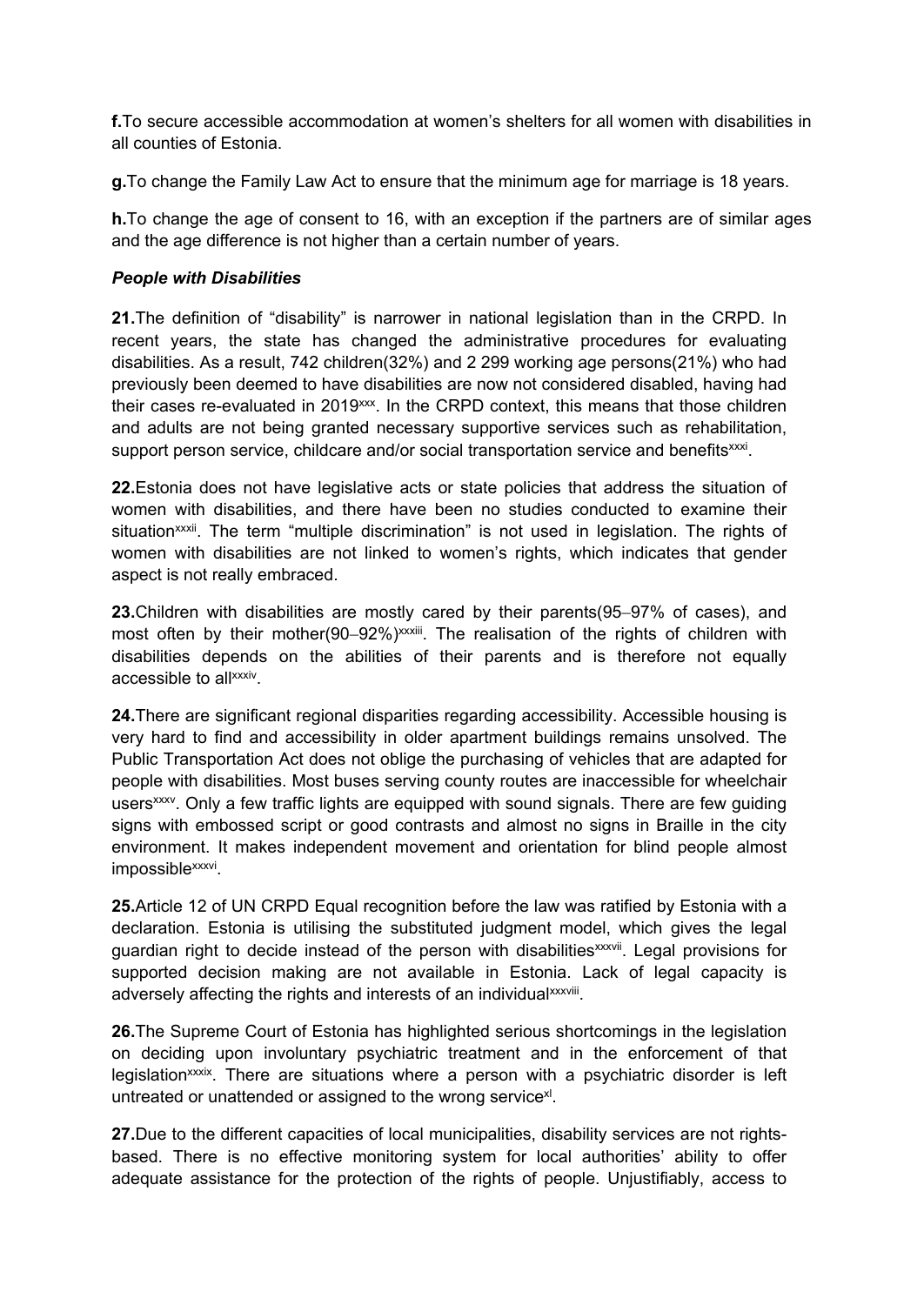services depends heavily on the disabled person'<sup>s</sup> ability to seek help, while this should primarily depend on the need for assistance. In 2019, the Supreme Court stated that municipalities must fulfil the obligations of offering social services that have been assigned to them by Estonian legislation<sup>xii</sup>. The court decision may have a significant impact on the distribution of state and local government functions.

**28.**The queues for special care services are not allowing user to select the provider or time of service provision<sup>xlii</sup>. The quality of special care services does not always meet the requirements established by law or the principles of the UN CRPD<sup>xliii xliv</sup>.

**29.**The deinstitutionalisation process is impeded by cases where local citizens and local municipalities fight against the reorganisation of large institutions into smaller family-like units and residents moving from the periphery to populated areas<sup>xlv xlvi</sup>.

**30.**People with visual and hearing impairments or intellectual disabilities have difficulties accessing information<sup>xlvii</sup>. A 2015 study found that only 28% of governmental bodies and 1% of local authorities were living up to the WCAG 2.0 guidelines at the minimum level A or recommended level AA. None of the websites were living up to the highest WCAG 2.0 level AAA<sup>xlviii</sup>.

**31.**There are no common standards on how to offer sign language interpretation services, and availability of the service shows large regional disparities<sup>xlix</sup>. University of Tartu has discontinued the provision of University level education of sign-language interpreters to the regret of the deaf community and Estonian disability movement l .

**32.**There is no effective monitoring system for the ability of school keepers (usually the local authorities) to adhere to the Basic Schools and Upper Secondary Schools Act. Mainstream schools have <sup>a</sup> shortage of skilled teachers, support teachers and support specialists to make inclusive education a reality<sup>li</sup>, and they don't have the capacity to teach Braille, communication and orientation skills<sup>lii</sup>. State education policy is paying less and less attention to the cultural and linguistic identity of the deaf, instead promoting primarily oral teaching methods<sup>liii</sup>.

**33.**There are no guidelines for hospitals on how to treat patients with disabilities. There have been cases where intellectually disabled people or people with complex dependency needs have not been treated with dignity while hospitalised<sup>liv</sup>. The premises of many long-time care providing units are inaccessible, which leads to bedridden care recipients never being brought outdoors. Half of the care providing units don't have an alarm button, and there is also a serious lack of personnel in order to provide good care<sup>lv</sup>. There is no countrywide access to permanent nursing care, especially if the person requires it for more than 120 days – such as end-of-life care<sup>lvi</sup>.

**34.**In the absence of adequate publicly-financed coverage, the burden of long-time-care falls disproportionately on informal caregivers, giving rise to significant economic and social costs. Moreover, poverty is often correlated with unmet need for long-term care<sup>lvii</sup>.

#### **35.Recommendations**

**a.**Bring the definition of "disability" into accordance with the UN CRPD.

**b.**Conduct studies on the execution of the rights of women with disabilities in Estonia.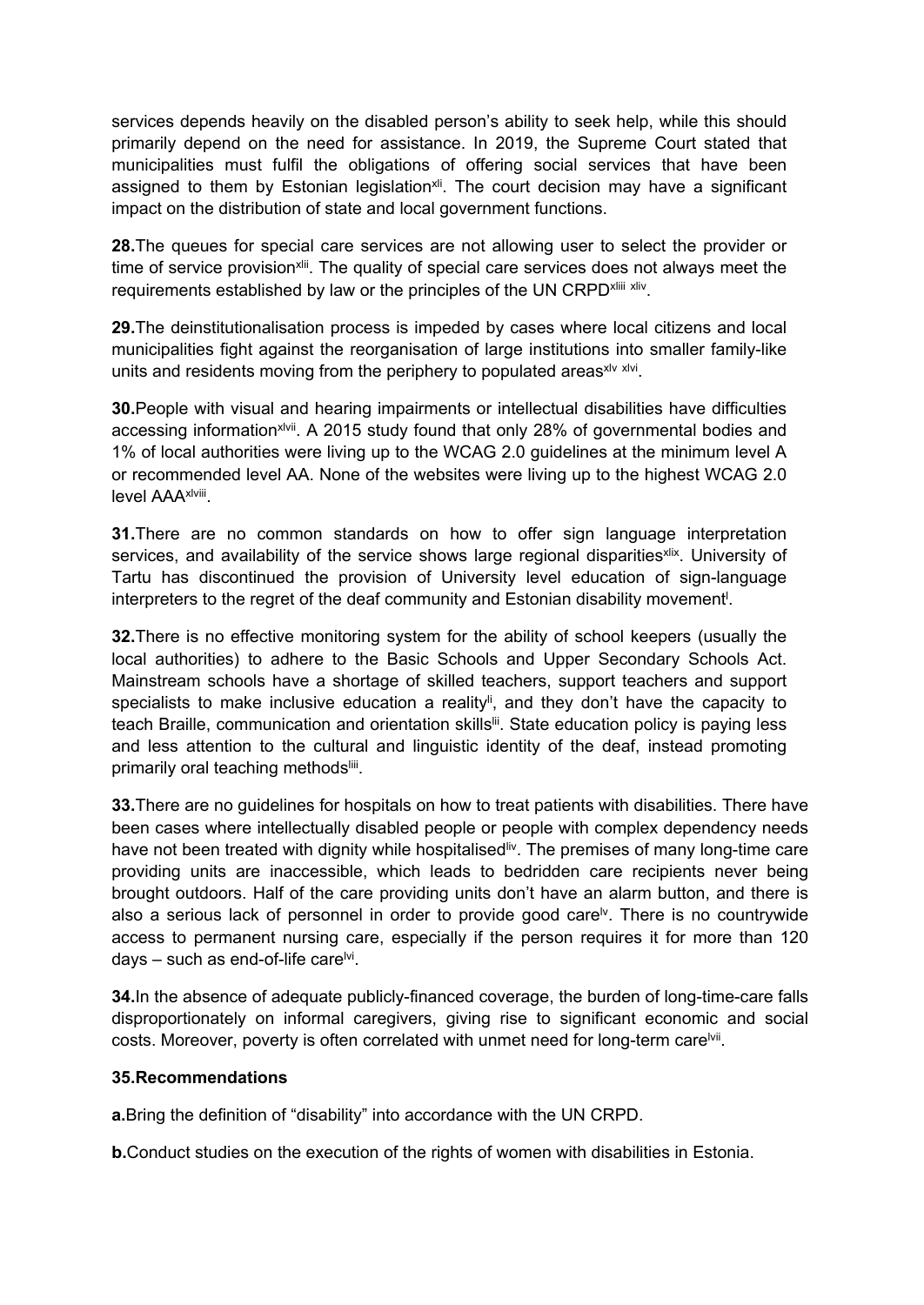**c.**Provide equal, adequate social protection for children and adults with disabilities at municipal level, deriving from common methods of evaluation of their needs, and introduce real monitoring mechanisms for municipal service provision.

**d.**Improve access to housing for people with disabilities, including social housing.

**e.**Introduce measures to make public spaces accessible.

**f.**Bring the Public Transportation Act into accordance with the UN CRPD.

**g.**Establish preconditions for moving from the substituted judgement model towards <sup>a</sup> supported decision-making model and consider withdrawal of the declaration of article 12 issued when the UN CRPD was ratified.

**h.**Create <sup>a</sup> new concept of psychiatric care, which clarifies the restriction of fundamental rights by <sup>a</sup> court decision regarding involuntary and compulsory treatment.

**i.**Ensure that people residing at care facilities are provided with high quality and accessible health services.

**j.**Develop flexible care possibilities, reducing the burden of care on relatives of children and adults with disabilities, as well as enabling active participation in the labour market and societal life.

**k.**Enhance the quality of special care services in line with the UN CRPD.

**l.**Secure adequate access to sign language interpretation for people with hearing impairments.

**m.**Secure <sup>a</sup> sufficient level of support for the provision of specialised services, to enable real implementation of inclusive education.

### *LGBTI*

**36.**The development of LGBTI human rights in Estonia has stalled in recent years. The legislature has not adopted strategies that take LGBTI people into account, nor has it taken heed of the European Union'<sup>s</sup> sectoral proposals, laws on the elimination of discrimination and equal treatment of LGBTI people, or the shortcomings of existing laws. As <sup>a</sup> result, some violations have been established by decisions of the Supreme Court and lower courts. The political climate has become more hostile towards LGBTI people and their rights, but the attitude of the Estonian population towards LGBTI people and the need for legal regulation of the registration of same-sex couples has improved<sup>lviii</sup>.

**37.**The Government has not provided any meaningful and comprehensive overview of existing legal and other measures that could directly or indirectly discriminate on the basis of sexual orientation or gender identity. No LGBTI-specific action plan or strategy has been developed. Measures to address general discrimination are included in the Welfare Development Plan 2016–2023<sup>ix</sup>, which mentions LGB people only in passing, and completely ignores trans and intersex issues.

**38.**The state does not yet fully recognise the rights of same-sex families. The Registered Partnership Act<sup>ix</sup>, which allows same-sex couples to register, was an important step forward, but the law was passed without the Bill on Implementation<sup>lxi</sup>, so other laws, such as the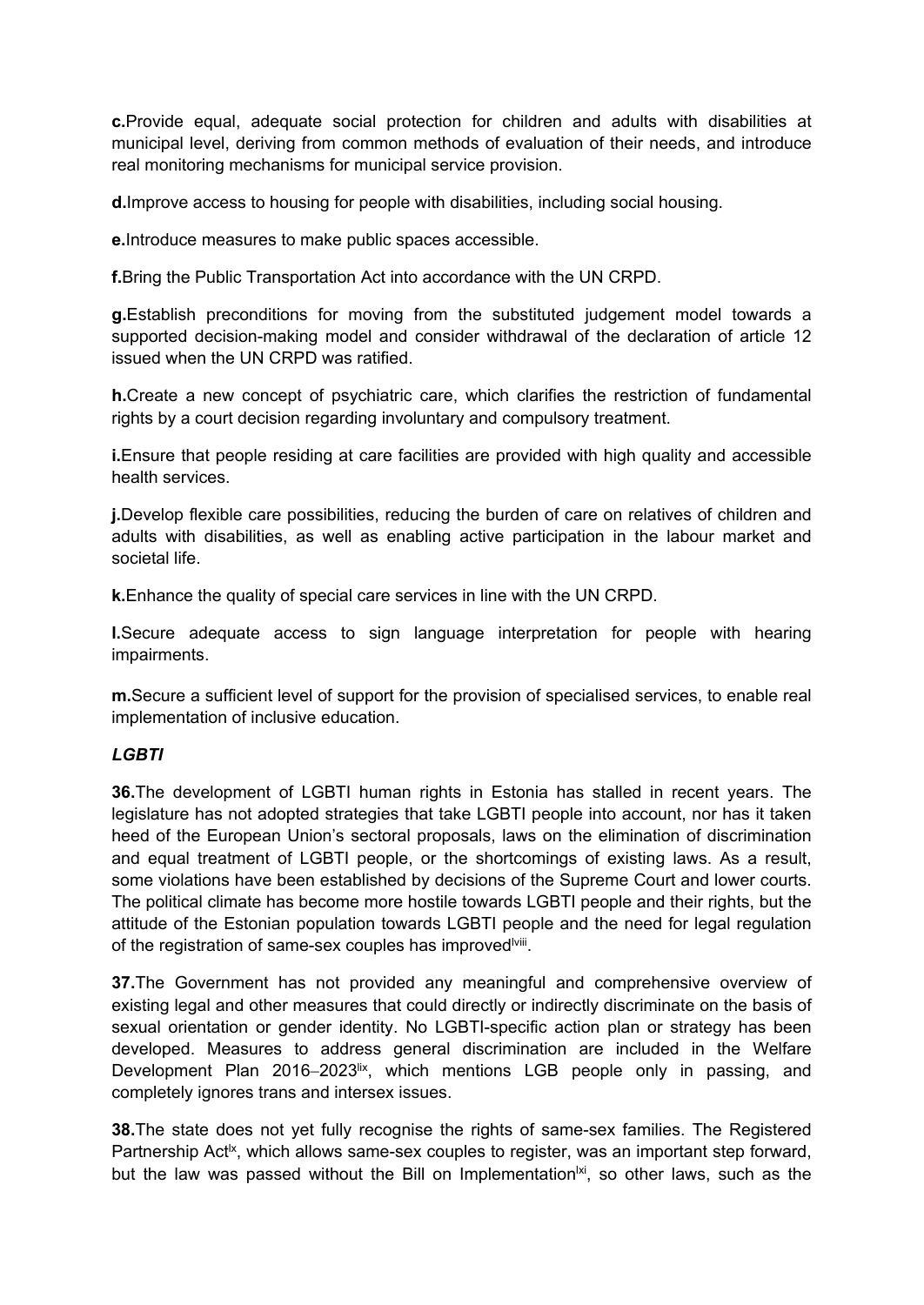Family Law Act, the Vital Statistics Registration Act and the Population Register Act, were not amended accordingly. Some notaries refuse to notarise partnership agreements, the agreements are not reflected in the population register and there have been obstacles to adoptions<sup>lxii</sup>. More than 80 laws are to be amended<sup>lxiii</sup>; and in order for the rights guaranteed by the Act to be recognised, the victim must go to court to resolve cases of unequal treatment and unconstitutionality.

**39.**There is <sup>a</sup> lack of common practice among health care providers regarding intersex children. Since the issue has not been researched in Estonia, it is not possible to assess if gender reassignment procedures occur with the person'<sup>s</sup> informed consent, especially in cases of intersex children. There is no information on if or how many intersex children are subjected to irreversible medical gender reassignment procedures.

**40.**The gender recognition process for transgender people is confusing and difficult to access. Changes in legal gender recognition are made dependent on previous medical interventions and are not based on <sup>a</sup> person'<sup>s</sup> self-determination – the expert committee diagnoses <sup>a</sup> transgender person with <sup>a</sup> medical mental disorder (gender dysphoria or transsexualism). This is contrary to the WHO decision, which ended the categorisation of trans-related conditions as mental and behavioural disorders<sup>lxiv</sup>. Gender recognition decisions depend on the deliberations of <sup>a</sup> medical examination committee; there are no supervisory measures and no official publicly available information. The current regulation is controversial, leaving it unclear as to whether hormonal treatment or any other treatment or surgical procedure is required by law; in practice, however, hormonal treatment is mandatory<sup>lxv</sup>. The state health insurance does not reimburse all the costs necessary for gender correction or reimburses them only in part. For example, only 50% of hormone therapy is reimbursed and surgical services provided to transgender people are not reimbursed at all, being equated with non-necessary plastic surgery<sup>lxvi</sup>.

**41.**The field of education and the school environment related to LGBTI issues has not been studied by the Government. LGBTI topics are not explicitly part of the compulsory curriculum and school teachers are not systematically trained on this topic<sup>lxvii</sup>. According to the Estonian Survey of the School Environment of LGBTI Students, school is an unsafe and significantly violent environment for LGBTI students due to their identity, and schools don't provide safe conditions to meet the basic needs of all students. At the same time, the state does not provide comprehensive training or guidelines for teachers on how to recognise homo, bi- and transphobic bullying and how to ensure the safety and quality of school life for LGBTI students<sup>lxviii</sup>.

# **42.Recommendations:**

**a.**Develop <sup>a</sup> comprehensive public education and awareness-raising strategy on discrimination, including on grounds of sexual orientation, gender identity, gender expression and gender characteristics.

**b.** Carry out research to map and understand the situation of LGBTI people in different areas (incl. school bullying in the school system, unequal treatment in the health care system, treatment of LGBTI people in prisons).

**c.**Adopt implementing provisions for the law on cohabitation, which will ensure full implementation of the law.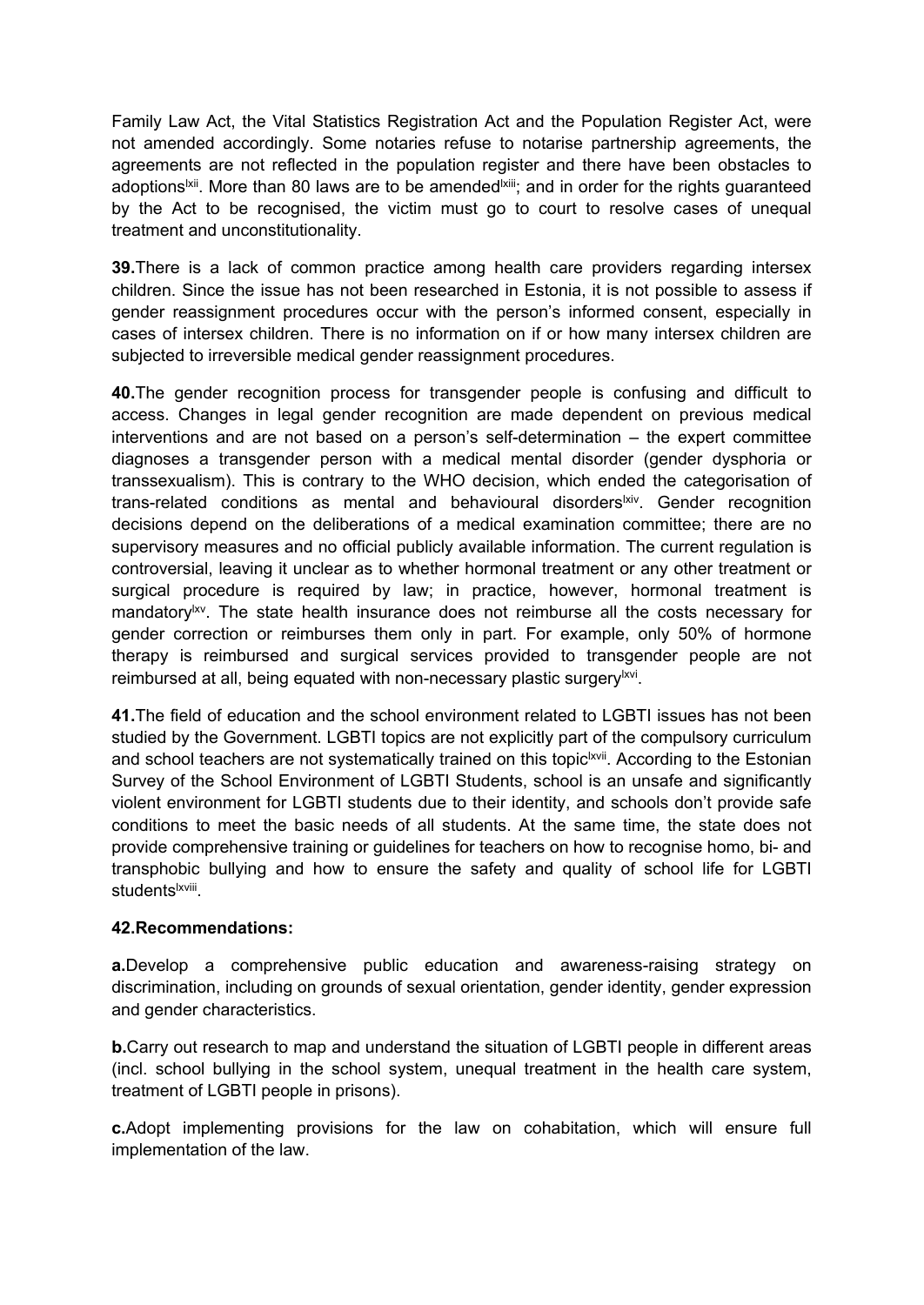**d.**To study the situation and treatment of children born intersex and ensure that their human rights are not violated through irreversible, medically unnecessary and coerced medical practices, and to provide up-to-date training for medical staff on the subject.

**e.**Change the regulation of gender recognition by separating the processes of medical and legal gender recognition. Ensure that legal gender recognition is based on selfdetermination.

### *Children and Youth*

**43.**Compared to 2012, the ratio of children who have heard of children'<sup>s</sup> rights has slightly decreased and the ratio of adults has remained the same. According to children, care and protection against danger is offered to children in Estonia but listening to and taking their opinions into account has not yet been particularly accepted by adults; furthermore, adults lack life skills that help them to understand children at critical moments<sup>lxix</sup>. Human rights teaching often depends on the competence of teachers to address human rights issues in an integrated way<sup>ıxx</sup>.

**44.**The participation of children and young people is still problematically low. Children in Estonia usually have <sup>a</sup> say in issues affecting the child, but they participate less in family issues and even less in school life<sup>lxxi</sup> or society at large<sup>lxxii</sup>.

**45.**Estonia's regional inequality and its aggravation continues to be a major challenge<sup>lxxiii</sup>. The well-being and coping of households with children depend to <sup>a</sup> large extent on the type of household and the area of residence. Statistics and various surveys point to inequalities in health as well as differences in the availability of services, support specialists, hobby education, etc.<sup>lxxiv</sup>.

**46.**Unfortunately, following administrative reform, the number of specialists engaged in child protection work has decreased<sup>lxxv</sup>, although the number of children in need of assistance has increased (e.g. in 2018 there were 9488 children). Overload and the risk of burnout for child protection workers is <sup>a</sup> major problem. There is often not enough time left for prevention work, which would help to reduce the workload in the long run<sup>lxxvi</sup>.

**47.**Relevant and up-to-date statistics are also needed to develop measures. The various relevant databases are still not connected, and statistics are collected on different bases.

**48.**Despite the ban on corporal punishment in 2016, 36% of adults don't consider corporal punishment of children to be violence, but a mere method of parenting<sup>lxxvii</sup>.

**49.**According to Estonian children, bullying and unfair behaviour of teachers are the biggest threat to the loss of school joy<sup>lxxviii</sup>. Many LGBTI youth don't feel safe at school, experience mental and physical violence and don't find support from school staff<sup>lxxix</sup>. Almost third of children have seen something disturbing online, and almost 40% of children have witnessed cyberbullying. 23% have been exposed to bullying online, and almost 1/3 of children don't tell anyone about the experience<sup>lxxx</sup>.

**50.**Noticing special needs is not an integral part of the learning process in all educational institutions. The problem of children dropping out of school before acquiring basic education and leaving young people out of the labour market or studies after graduating from basic school without continuing their studies or acquiring vocational education continues to be <sup>a</sup> problem. Not all children with disabilities can be guaranteed <sup>a</sup> place in kindergarten and the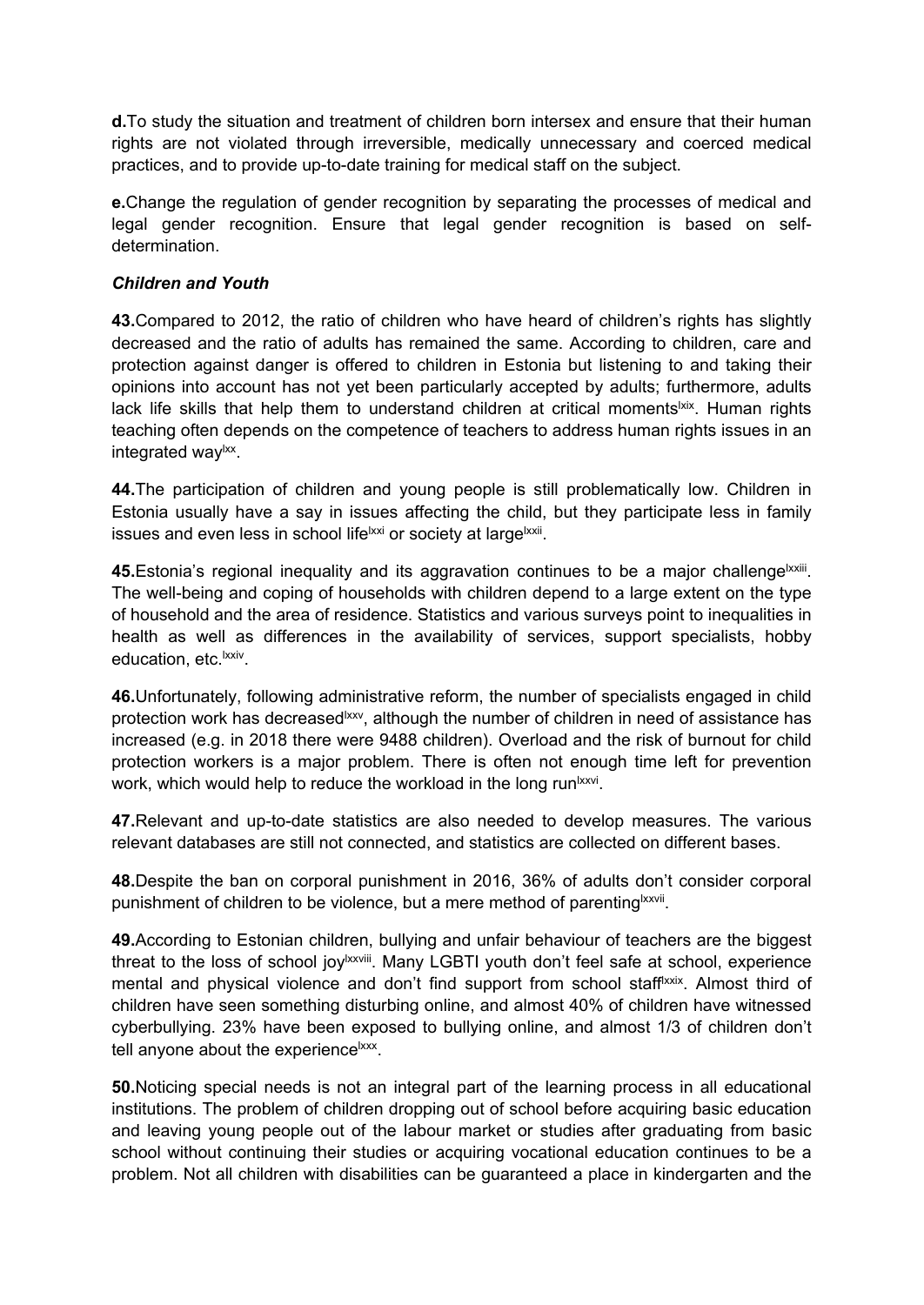school of residence<sup>lxxxi</sup>, and there is lack of support for teachers in teaching children with special needs. The quality of teaching children with behavioural disorders or learning difficulties is uneven, due to <sup>a</sup> shortage of competent teachers. The availability of support specialists continues to be insufficient at all levels of education.

**51.**The number of children with disabilities has been on the rise over the last decade, and children with disabilities experience inadequate protection against discrimination, lack of inclusion and assistance, and limited access to education. The exercise of the rights of children with disabilities in Estonia is directly dependent on the abilities of parents and is not guaranteed equally to everyone<sup>lxxxii</sup>.

**52.**Studies show <sup>a</sup> trend towards <sup>a</sup> decline in the subjective well-being of children with age, <sup>a</sup> decline in both school enjoyment and a deterioration in mental health indicators<sup>lxxxiii</sup>. Depression among schoolchildren has increased; in 2017/2018, every third pupil had already experienced it during the year. The older children get, the worse they feel. The mental health of 15-year-olds has become significantly worse, with one in five having thought about suicide during the previous year. Also, Estonian National Youth Council finds mental health problems and lack of support services to be some of the biggest obstacles to the wellbeing of youth. Primary psychological care for children and young people is still insufficient. The lack of child psychiatrists and long waiting lists are <sup>a</sup> constant problem.

**53.**Every year, there are cases where children and young people seeking help don't receive it because their parents are categorically opposed to psychiatric care. The Mental Health Act stipulates that voluntary psychiatric care is provided to minors only with the consent of their legal representative<sup>lxxxiv</sup>. Mental health problems and seeking help are still stigmatised, which exacerbates the problem.

**54.**According to Statistics Estonia, 990 children lived in substitute homes in 2018, so the trend towards family-based substitute care still needs additional state support. The availability of aftercare service is insufficient, the content of the service is not clear, and the volume and range of the service depends on the local government.

**55.**In 2019, there were more than 14500 children in Estonia whose child maintenance obligation was not voluntarily fulfilled by the parent, with the total claim amount exceeding 31 million euros. The number of disputes concerning custody and access rights along with problems in enforcing court decisions on child-parent contact has increased<sup>lxxxv</sup>.

### **56.Recommendations:**

**a.**Increase the volume of human rights education (including the rights of the child), media literacy and the teaching of social skills at different levels of education; and in formal training and the in-service training of professions related to children.

**b.**To increase the influence of children and young people in shaping society, to promote the participation and involvement of children and young people in various decision-making processes and environments.

**c.**Reduce regional disparities. Enhance consistent cooperation in the fields of health, social services and education to ensure the availability and quality of support services for children, regardless of the child'<sup>s</sup> place of residence and, for example, the existence of special educational needs. Contribute to the promotion of multidisciplinary cooperation.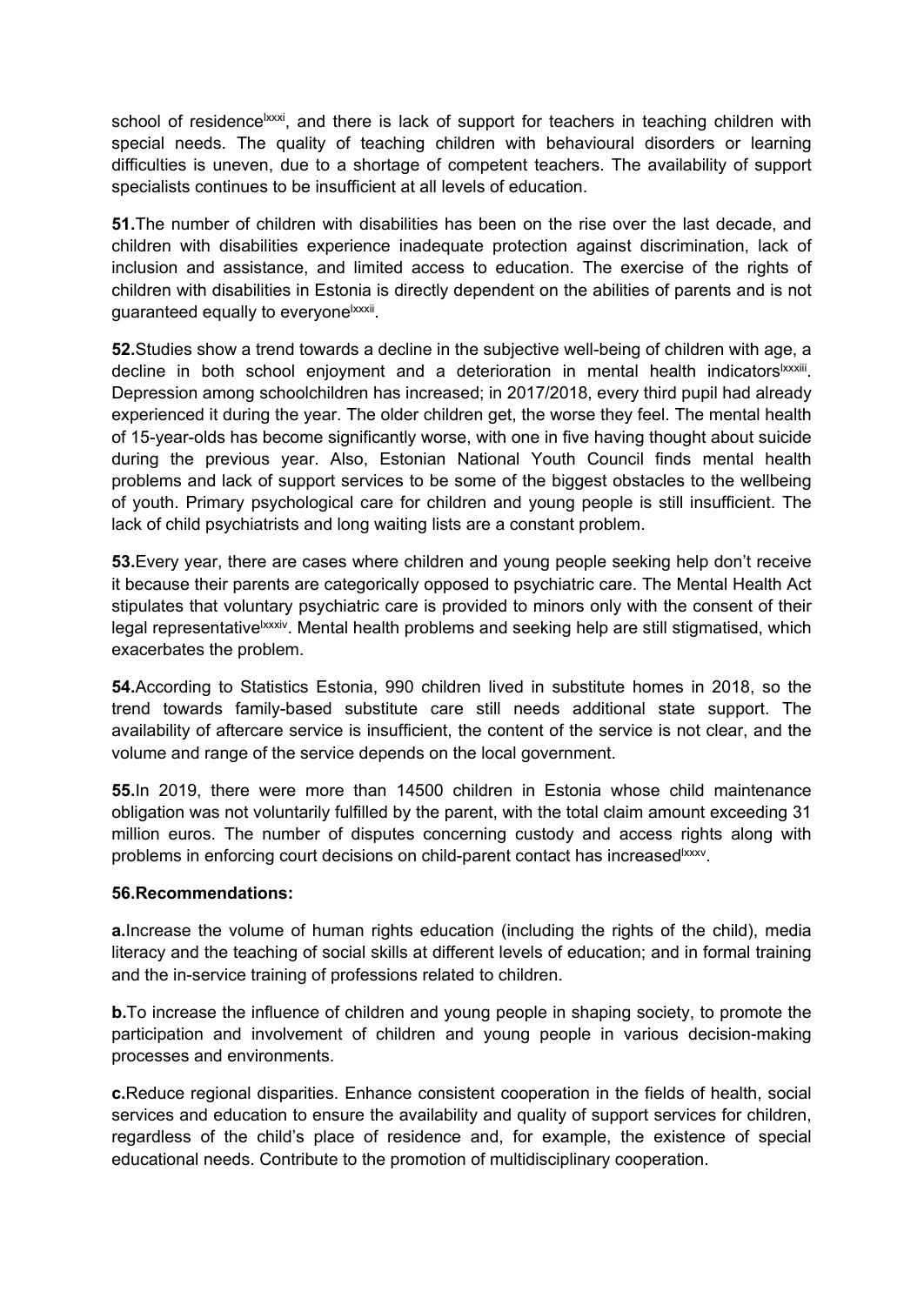**d.**Ensure that all local governments have <sup>a</sup> sufficient number of child protection workers.

**e.**To improve the collection, processing and publication of statistical data, and to develop solutions for reconciling different databases with STAR.

**f.**Increase the scope of prevention activities on violence against children by promoting positive, non-violent and inclusive parenting methods.

**g.**Strengthen measures to combat various forms of bullying, including improving the capacity of school staff and pupils to deal with diversity and resolve conflicts. Support the participation of children in the prevention of various forms of bullying, including not being indifferent when witnessing it.

**h.**Consistently allocate resources to create <sup>a</sup> safe and developmental learning environment for all children and young people, including those with special needs, at all levels of education from kindergarten onwards. This includes training, adapting the necessary learning environment and supporting bullying prevention programmes. Ensure the availability of support services that meet the needs of children in every educational institution. To develop teacher education and teaching materials (incl. digital).

**i.**Expand the availability of support services in schools, while ensuring that all professionals working with children are adequately trained to recognise mental health problems. Increase state funding for support services.

**j.**Further strengthen the availability and quality of mental health services, including by ensuring an adequate number of child psychiatrists in addition to other appropriately trained mental health professionals.

**k.**Amend the Mental Health Act so that <sup>a</sup> minor can turn to <sup>a</sup> psychiatrist without parental permission. Make efforts to destigmatise mental health problems and the seeking of help.

**l.**Contribute to the development of family-based substitute care and provide high-quality substitute and follow-up care, to further reduce institutionalisation, including for short stays, especially for children under 3 years of age.

**m.**Ensure the availability of various counselling, conciliation and therapy services for families with children, as well as improve the efficiency of collecting maintenance and current practice of enforcing child-parent contact.

### *Vegans*

**57.**In the human rights doctrine, veganism is regarded as belief, but belief discrimination protection in Estonia for vegans is insufficient. The Constitution prohibits discrimination on the grounds of political views or other belief, but the ETA, which details the protection, only prohibits discrimination in employment on the grounds of belief. Therefore, it'<sup>s</sup> not applicable in the majority of discrimination cases vegans face, such as school, hospital and prison catering cases and cases where vegans are harassed in health care system by <sup>a</sup> healthcare professional, e.g. asked to change their belief, (psycho-)pathologised because they are vegans, asked to consume animal products or not offered <sup>a</sup> vegan-friendly version of the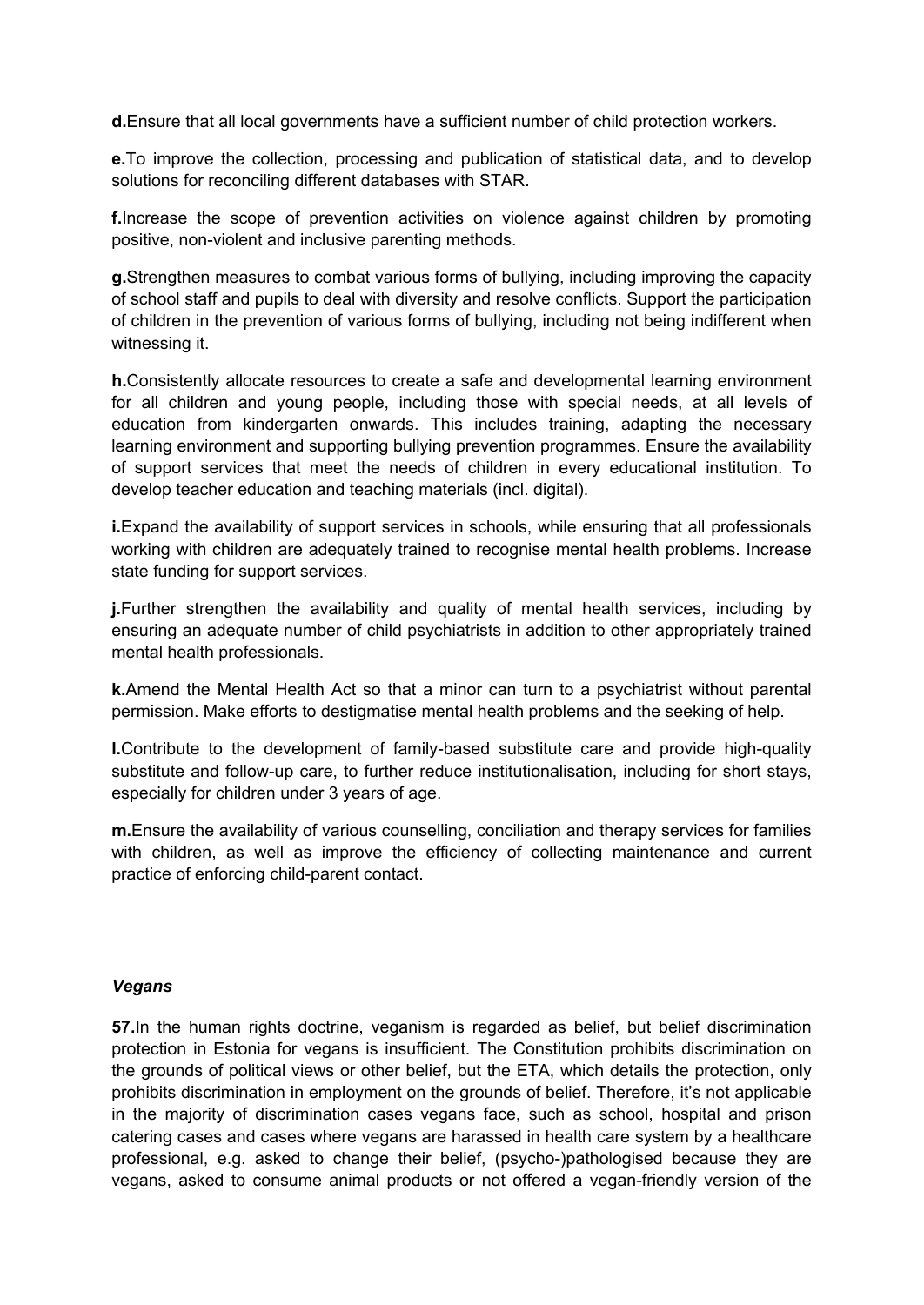treatment even when it is available.

**58.**The 2008 decree "Health protection rules for catering in preschool and school facilities'' states in §5(8) that "For religious reasons or due to parent'<sup>s</sup> beliefs the menu of the child may be altered in line with health protection rules." In 2018, after multiple requests from the Estonian Vegan Society, the Health Board confirmed the vegan menu to be in line with these health protection rules. In reality, the Estonian Health Board suggests to school facilities and parents that vegan menu is an exception, and only allowed if all parties agree and there are resources and know-how to cook such meals.<sup>lxxxvi</sup> Liability lies with the parents. In some cases, parents are asked to sign <sup>a</sup> document that they are aware of the dangers and the need for regular doctor appointments due to vegan diet. All the extra cost for vegan food compared to non-vegan food is to be paid by the parents. These limitations to the rights of vegans are not stipulated in any law.

## **59.Recommendations**

**a.**Ensure by legal norms that vegans are entitled to food and other equipment, including medical treatment, in line with their beliefs in hospitals, schools and kindergartens, summer camps for children, military service and prisons.

**b.**Include the vegan diet into the National Nutritional Guidelines as <sup>a</sup> legitimate option for diet.

**c.**Canteens in public institutions, including public authorities, such as ministries which employ many people, should serve at least one vegan option every day, regardless of whether there has been <sup>a</sup> vegan client demanding such meals or not.

<sup>i</sup> Mid-term report of Estonia on the [implementation](https://vm.ee/sites/default/files/content-editors/legal/upr_2018_vahearuanne_.pdf) of the UPR recommendations 2018.

Ill <u>Interview for [newspaper](https://tehnika.postimees.ee/6518712/eesti-vilistab-brusseli-noudele-kriminaliseerida-vihakone) Postimees</u> 8.2.2019.

**iii** Official Crime [Statistics](https://www.kriminaalpoliitika.ee/kuritegevuse-statistika/vagivallakuriteod.html) 2019.

<sup>&</sup>lt;sup>iv</sup> European Commission Against Racism and Intolerance (2015). ECRI report on [Estonia](https://rm.coe.int/fifth-report-on-estonia/16808b56f1) (fifth monitoring cycle).

**V** The Gender [Equality](https://www.riigiteataja.ee/en/eli/516012019002/consolide) Act

vi The Equal [Treatment](https://www.riigiteataja.ee/en/eli/503052017002/consolide) Act

<sup>&</sup>lt;sup>vii</sup> The Gender Equality Act in 2004 and the Equal Treatment Act in 2009.

<sup>&</sup>lt;sup>viii</sup> E.g. for employers, see Praxis Centre for Policy Studies Foundation: "<u>[Implementation](http://www.praxis.ee/en/works/implementation-of-gender-equality-act-by-estonian-employers/) of Gender</u> Equality Act by Estonian private, public and non-profit sector [organizations](http://www.praxis.ee/en/works/implementation-of-gender-equality-act-by-estonian-employers/) and developing the indicators for [assessing](http://www.praxis.ee/en/works/implementation-of-gender-equality-act-by-estonian-employers/) the impact of the Law".

<sup>&</sup>lt;sup>ix</sup> Ruling of Circuit Court in Tallinn no. [3-15-403.](https://www.riigiteataja.ee/kohtulahendid/fail.html?fid=162141393)

x Article 3 of Protocol 1 to the ECHR prohibits automatic and discriminate restriction on an individual'<sup>s</sup> right to vote due to his status as <sup>a</sup> convicted prisoner.

<sup>&</sup>lt;sup>xi</sup> LGBT Association's blog post. <u>https://www.lgbt.ee/post/eesti-kodanikuuhiskond-on-runnaku-al</u>l

xii Government official communication database reference: <https://adr.rik.ee/som/dokument/7372958>

xiii Government official communication database reference: <https://adr.rik.ee/som/dokument/7400456>

xiv Ministry of Social Affairs, "Welfare Development Plan for 2016–2023", the Gender Equality Programme 2019–2022, [Appendix](https://www.sm.ee/sites/default/files/lisa_4_soolise_vordoiguslikkuse_programm_2019-2022_0.pdf) 4 and the Gender Equality Programme 2020–2023, [Appendix](https://www.sm.ee/sites/default/files/lisa_6_soolise_vordoiguslikkuse_programm.pdf) 6. xv Government Coalition [Agreement](https://www.valitsus.ee/sites/default/files/basic_principles_of_the_government_coalition_of_the_estonian_centre_party_the_conservative_peoples_party_of_estonia_and_isamaa.pdf) 2019[–](https://www.valitsus.ee/sites/default/files/basic_principles_of_the_government_coalition_of_the_estonian_centre_party_the_conservative_peoples_party_of_estonia_and_isamaa.pdf)[2023](https://www.valitsus.ee/sites/default/files/basic_principles_of_the_government_coalition_of_the_estonian_centre_party_the_conservative_peoples_party_of_estonia_and_isamaa.pdf)

xvi UNHCR "Access to legal aid for [asylum-seekers](https://www.refworld.org/docid/5d4bedea4.html) in Estonia" (2019).

<sup>&</sup>lt;sup>xvii</sup> Eurostat Pay Gap statistics <u><https://ec.europa.eu/eurostat/statistics-explained/pdfscache/6776.pdf></u>

<sup>&</sup>lt;sup>xviii</sup> Tallinn University, "Reducing the Gender Wage Gap" research project, <u>[unpublished](https://drive.google.com/file/d/1EOBq8A2-b8pPGOi4YTY9FNFOShp0cNr5/view?ts=5ea16c6f) information</u>. <sup>xix</sup> Ibid.

xx European Council [Recommendation](https://eur-lex.europa.eu/legal-content/EN/TXT/HTML/?uri=CELEX:52019DC0506&from=EN) for Estonia 2019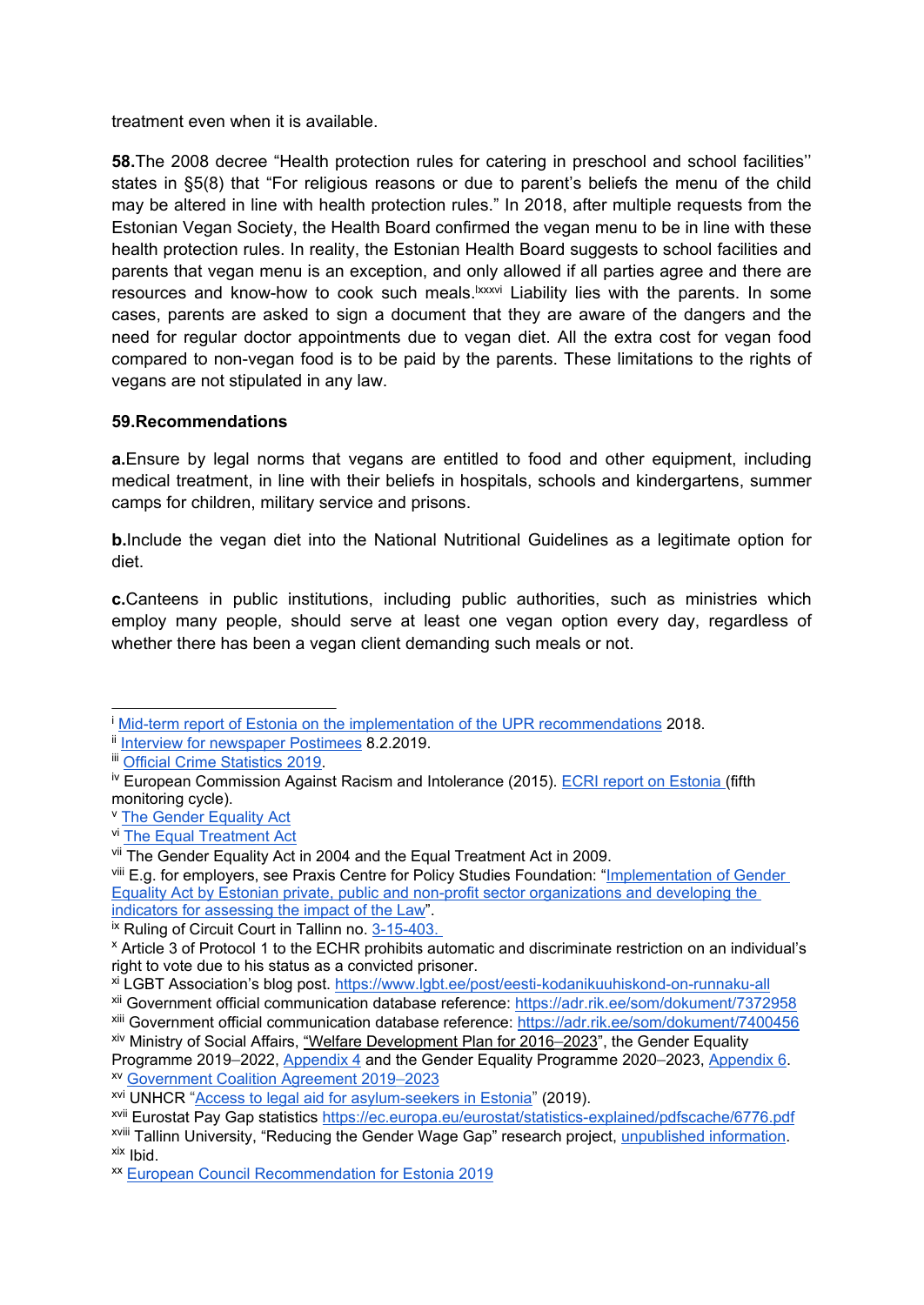<sup>xxi</sup> Social Survey 2019, Statistics Estonia.

<sup>xxii</sup> [European](https://eur-lex.europa.eu/legal-content/EN/TXT/HTML/?uri=CELEX:52020SC0505&from=EN) Council Country Report on Estonia 2020

<sup>xxiii</sup> The Final Report of the Care Burden [Reduction](https://www.riigikantselei.ee/sites/default/files/content-editors/Failid/hoolduskoormus/hoolduskoormuse_rakkeruhma_lopparuanne.pdf) Task Force 2017.

<sup>xxiv</sup> Statistics Estonia, <u>table [TKS03](http://andmebaas.stat.ee/?lang=et)</u>.

xxv The [Penal](https://www.riigiteataja.ee/en/eli/506032020002/consolide) Code

<sup>xxvi</sup> European Union Agency for Fundamental Rights. <u>Mapping minimum age [requirements](https://fra.europa.eu/en/publication/2017/mapping-minimum-age-requirements/marriage-age) for</u> [marriage](https://fra.europa.eu/en/publication/2017/mapping-minimum-age-requirements/marriage-age).

<sup>xxvii</sup> The [Family](https://www.riigiteataja.ee/en/eli/507022018005/consolide) Law Act.

<sup>xxviii</sup> For example, the minister of Foreign Affairs Urmas Reinsalu in his <u>[op-ed](https://epl.delfi.ee/arvamus/reinsalu-kaitseb-ojasood-aitab-lopetage-kanakarja-kambakas-kahetsen-et-tema-juhtumi-puhul-naistevastase-vagivalla-hukka-moistsin?id=80801805) piece where in</u> [derogatory](https://epl.delfi.ee/arvamus/reinsalu-kaitseb-ojasood-aitab-lopetage-kanakarja-kambakas-kahetsen-et-tema-juhtumi-puhul-naistevastase-vagivalla-hukka-moistsin?id=80801805) words he criticised feminist activists and regretted having condemned violence against women 16.1.2018; the minister of Finance Martin Helme when he criticised the Istanbul [Convention](https://epl.delfi.ee/eesti/martin-helme-istanbuli-konventsiooni-ainus-efekt-on-see-et-lasteaias-opetatakse-poisse-kleiti-kandma?id=74553915) and called childless young women "harmful [elements](https://epl.delfi.ee/eesti/martin-helme-istanbuli-konventsiooni-ainus-efekt-on-see-et-lasteaias-opetatakse-poisse-kleiti-kandma?id=74553915) in society" 17.5.2016; and Minister of Interior Mart Helme when he called the Prime Minister of Finland <sup>a</sup> [salesgirl](https://www.theguardian.com/world/2019/dec/16/estonian-minister-mocks-finlands-sales-girl-pm-sanna-marin) 16.12.2019.

<sup>xxix</sup> E.g. in an <u>interview by Mart Helme in public [broadcasting](https://www.err.ee/924875/mart-helme-ratas-voiks-enne-suveneda-kui-ekre-sonade-eest-vabandama-tottab) ERR</u> 28.3.2019.

xxx Social Insurance Board statistics (2020).

xxxi Civil society comments to the state response to the List of issues in relation to the initial report of Estonia (2020). Estonian Chamber of Disabled People**.**

xxxii UN CRPD [Shadow](https://tbinternet.ohchr.org/_layouts/15/treatybodyexternal/Download.aspx?symbolno=INT%2fCRPD%2fICO%2fEST%2f33965&Lang=en) report of Estonia (2019). Estonian Chamber of Disabled People.

<sup>xxxiii</sup> Study on abilities and needs of families with disabled children (2017). Estonian Centre for Applied Research CentAR and Turu-Uuringute AS /Market-Studies Ltd/.

xxxiv Questionnaire and focus-groups for DPOs (2016–2017). Estonian Chamber of Disabled People.

xxxv UN CRPD Shadow report of Estonia (2019). Estonian Chamber of Disabled People.

<sup>xxxvi</sup> Estonian Blind Union expert opinion (2020). Estonian Chamber of Disabled People.

<sup>xxxvii</sup> Frolik, L. A., Whitton, L. S. (2012). The UPC Substituted Judgment / Best Interest Standard for Guardian Decisions: <sup>a</sup> Proposal for Reform. University of Michigan Journal Law Reform, Vol 45, 739. xxxviii UN CRPD Shadow report of Estonia (2019). Estonian Chamber of Disabled People. <sup>xxxix</sup> Supreme Court of Estonia case law 19.02.2014 in case <u>no [3-2-1-155-13](https://www.riigikohus.ee/et/lahendid?asjaNr=3-2-1-155-13)</u>

<sup>xl</sup> Estonian Health Insurance Fund, Audit on involuntary [treatment](https://www.haigekassa.ee/partnerile/tervishoiuteenuste-kvaliteet/kliinilised-auditid#tab-auditid-2020) (2020): "<u>Quality of treatment of</u> patients with organic psychiatric disorders, [schizophrenia](https://www.haigekassa.ee/partnerile/tervishoiuteenuste-kvaliteet/kliinilised-auditid#tab-auditid-2020) and mental and behavioural disorders due to substance use in acute [psychiatry](https://www.haigekassa.ee/partnerile/tervishoiuteenuste-kvaliteet/kliinilised-auditid#tab-auditid-2020)"

<sup>xli</sup> Supreme Court of Estonia case law 9.12.2019 in case <u>no [5-18-7](https://www.riigikohus.ee/et/lahendid/?asjaNr=5-18-7/8)</u>

xlii UN CRPD Shadow report of Estonia (2019). Estonian Chamber of Disabled People.

xliii Opinion of Chancellor of Justice. 23.8.2019 no [7-9/190891/1904137.](https://www.oiguskantsler.ee/sites/default/files/field_document2/Kontrollk%C3%A4ik%20Sillam%C3%A4e%20Kodusse.pdf)

<sup>xliv</sup> Survey of Institutions for Adults with Psychosocial and Intellectual Disabilities Report of Findings from Institutional Assessments in Estonia, 2018, World Health Organization.

xlv Mallene, L. (2019). Keila elanikud läksid [puudega](https://epl.delfi.ee/eesti/keila-elanikud-laksid-puudega-inimeste-kodu-parast-kohtusse-mitte-meie-naabrusesse?id=84965657) inimeste kodu pärast kohtusse. "Mitte meie [naabrusesse!](https://epl.delfi.ee/eesti/keila-elanikud-laksid-puudega-inimeste-kodu-parast-kohtusse-mitte-meie-naabrusesse?id=84965657)", Delfi, 9.1.2019.

xlvi Nikolajev, J. 2019. Narva linn tõrjub [erihooldekodu](https://www.err.ee/967754/narva-linn-torjub-erihooldekodu-linnast-valja) linnast välja, ERR, 5.8.2019.

xlvii Civil society comments to the state response to the List of issues in relation to the initial report of Estonia (2020). Estonian Chamber of Disabled People**.**

<sup>xlviii</sup> <u>Accordance of the public sector [webpages](https://www.mkm.ee/sites/default/files/wcag_aruanne_2015.pdf) to WCAG 2.0 guidelines in 2015</u> (2015). Report of the study. Ministry of Economy and Communication.

<sup>xlix</sup> Estonian Deaf Union expert opinion (2020). Estonian Chamber of Disabled People.

 $\Gamma$  Civil society comments to the state response to the List of issues in relation to the initial report of Estonia (2020). Estonian Chamber of Disabled People**.**

<sup>li</sup> Räis, M. L., Kallaste, E., Sandre, S.-L. Solutions for education [provision](http://www.centar.ee/uus/wp-content/uploads/2017/01/P%C3%B5hiraport-final.pdf) for pupils with special needs and [efficiency](http://www.centar.ee/uus/wp-content/uploads/2017/01/P%C3%B5hiraport-final.pdf) of the earmarked measures (2016). Final report of study. CentAR Centre for Applied Research. Extract as of January 2018.

lii Estonian Blind Union expert opinion (2020). Estonian Chamber of Disabled People.

liii Estonian Deaf Union expert opinion (2020). Estonian Chamber of Disabled People.

liv UN CRPD Shadow report of Estonia (2019). Estonian Chamber of Disabled People.

<sup>Iv</sup> [Provision](http://www.terviseamet.ee/fileadmin/dok/Tervishoid/%20hooldeasutuste_uuring.pdf) of health services at care facilities (2017). Summary of a Study.

Tallinn: Health Board.

 $^{\mathsf{I} \mathsf{v} \mathsf{I}}$  Towards a caring state. Political recommendations for improving the long-term care provision and reducing burden of care of family members in Estonia. Final report of the Task Force on reducing the burden of care (2017). Government Office of Estonia.

lvii [Reducing](https://riigikantselei.ee/%20sites/default/files/content-editors/Failid/hoolduskoormus/estonia_ltc_%20report_final.pdf) the burden of care in Estonia (2017). Interim report, World Bank Group.